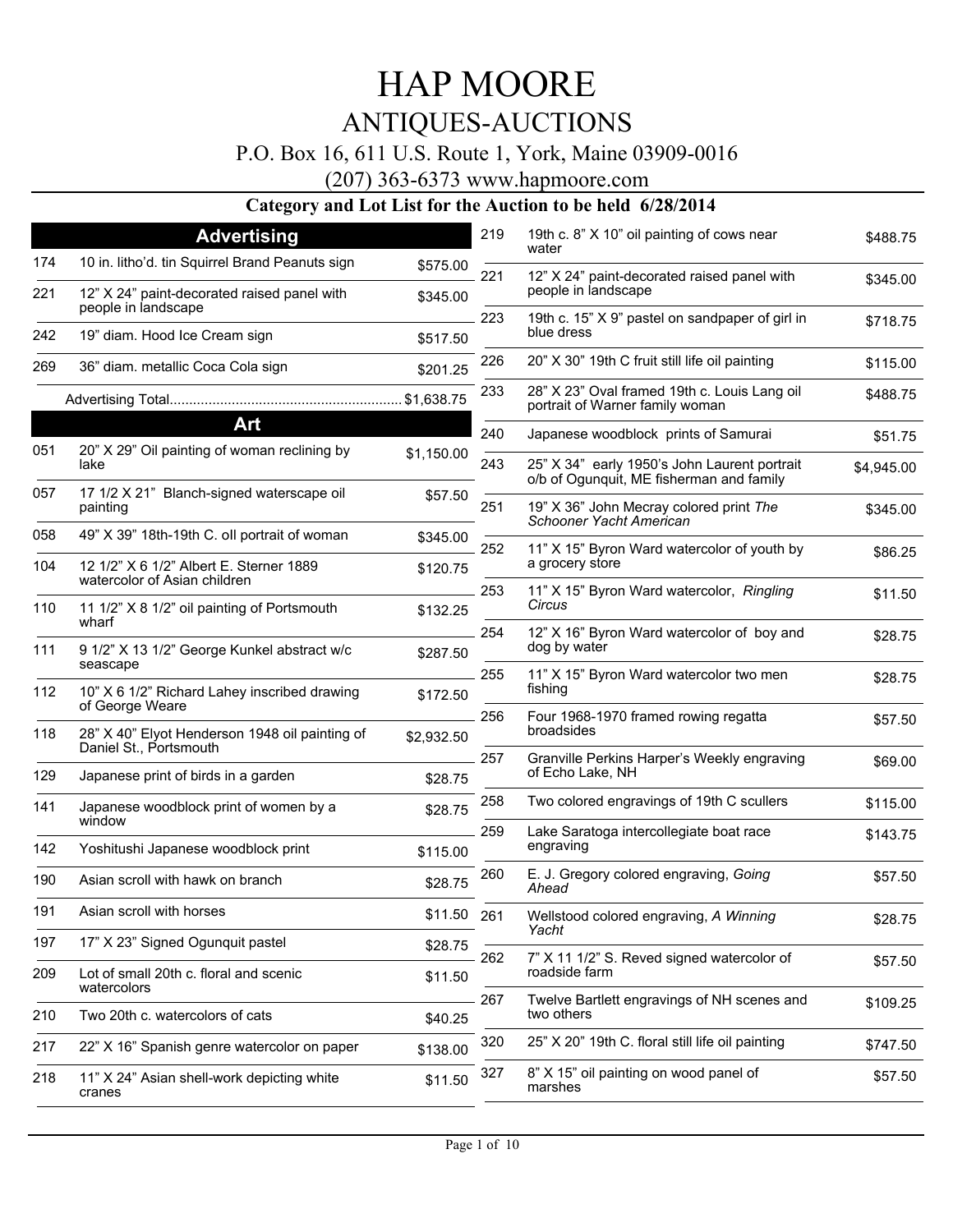## P.O. Box 16, 611 U.S. Route 1, York, Maine 03909-0016

(207) 363-6373 www.hapmoore.com

| 345 | Two Japanese woodblock prints                                             | \$57.50  |     |                                                                                         | \$21,234.75 |
|-----|---------------------------------------------------------------------------|----------|-----|-----------------------------------------------------------------------------------------|-------------|
| 346 | Two early French colored landscape<br>engravings                          | \$109.25 | 032 | <b>Books</b><br>Signed and inscribed Robert Frost book,                                 | \$143.75    |
| 347 | 30" X 22" Fred Lynch abstract                                             | \$11.50  |     | Come In                                                                                 |             |
| 372 | Toyokuni Samurai woodblock print                                          | \$69.00  | 033 | Lot of books on Andover, Littleton and Cape<br>Cod, MA                                  | \$11.50     |
| 373 | Toyokuni III Japanese woodblock print                                     | \$69.00  | 076 | 1939 Bromley's Boston-Dorchester Atlas                                                  | \$201.25    |
| 374 | Japanese woodblock prints                                                 | \$69.00  | 092 | 1714 book, Memoirs Concerning the Affairs<br>of Scotland From Queen Anne's Accession to | \$46.00     |
| 375 | Yeizan Japanese woodblock print                                           | \$57.50  |     | the Throne                                                                              |             |
| 376 | 18" X 28" oil painting of Indian fighting bear                            | \$833.75 | 139 | Lot of misc. books                                                                      | \$11.50     |
| 377 | 24 1/2" X 37" 1864 Giavannia oil painting of<br><b>Italian Alps</b>       | \$345.00 | 184 | Lot of 1960's comic books                                                               | \$63.25     |
| 412 | 16" X 24" o/c of four-masted schooner                                     | \$977.50 |     |                                                                                         | \$477.25    |
| 413 | 23" X 29" John Neal oil painting of Marginal                              |          |     | <b>Buttons</b>                                                                          |             |
|     | Way, Ogunquit, ME                                                         | \$287.50 | 248 | Lot of old buttons                                                                      | \$11.50     |
| 414 | 24" X 30" F. Sitzler o/c of harbor scene                                  | \$201.25 | 249 | Lot of old buttons                                                                      | \$11.50     |
| 415 | 24" X 20" Tsvetinovitch o/c of bridge over<br>water                       | \$345.00 | 250 | Lot of old buttons                                                                      | \$11.50     |
| 416 | 24" X 30" John Neal oil painting of Perkins                               | \$201.25 |     |                                                                                         | \$34.50     |
|     | Cove, Ogunquit, ME cottage                                                |          |     | China                                                                                   |             |
| 427 | 9" X 11" o/b of two black children "Till and Ike"                         | \$603.75 | 091 | Five pearlware plates and china apothecary<br>jar                                       | \$57.50     |
| 430 | 18 1/2" X 34" Italian plaster frieze                                      | \$51.75  | 128 | Set of eight Cauldon luncheon plates                                                    | \$86.25     |
| 437 | Pair 18th C. 5 1/2 in. oval watercolors of man<br>and wife                | \$40.25  | 158 | Six hand-painted Royal Doulton plates in cow<br>motif                                   | \$1,840.00  |
| 438 | 14 1/2" X 9 1/2" L. D. Norton street scene o/c<br>with children and geese | \$230.00 | 195 | 10" Chinese bowl                                                                        | \$23.00     |
| 439 | 8" X 10"19th C. oil on panel of three                                     | \$287.50 | 206 | 19th C reticulated compote                                                              | \$11.50     |
|     | equestrians riding through a park                                         |          | 264 | 16" 1917 Delft charger                                                                  | \$40.25     |
| 440 | 14" X 18" Wesley Webber landscape o/c                                     | \$460.00 | 331 | Lot of misc. Asian china                                                                | \$28.75     |
| 441 | Pair 14 1/2" X 9 1/2" French School o/b of<br>female nude fairies         | \$805.00 | 337 | Three pieces of white ironstone                                                         | \$11.50     |
| 446 | 9" X 10" 1943 Colored cartoon of little girls                             | \$46.00  | 339 | 13 in. Leeds bowl and 13 in. Staffordshire<br>open casserole                            | \$74.75     |
| 451 | Toyokuni Japanese woodblock print of<br>Samurai                           | \$80.50  | 431 | 12" Royal Stanley ceramic vase with tulips                                              | \$155.25    |
| 452 | Japanese woodblock print of woman                                         | \$115.00 |     |                                                                                         | \$2,328.75  |
| 453 | Japanese woodblock print of cranes on<br>branches                         | \$143.75 |     |                                                                                         |             |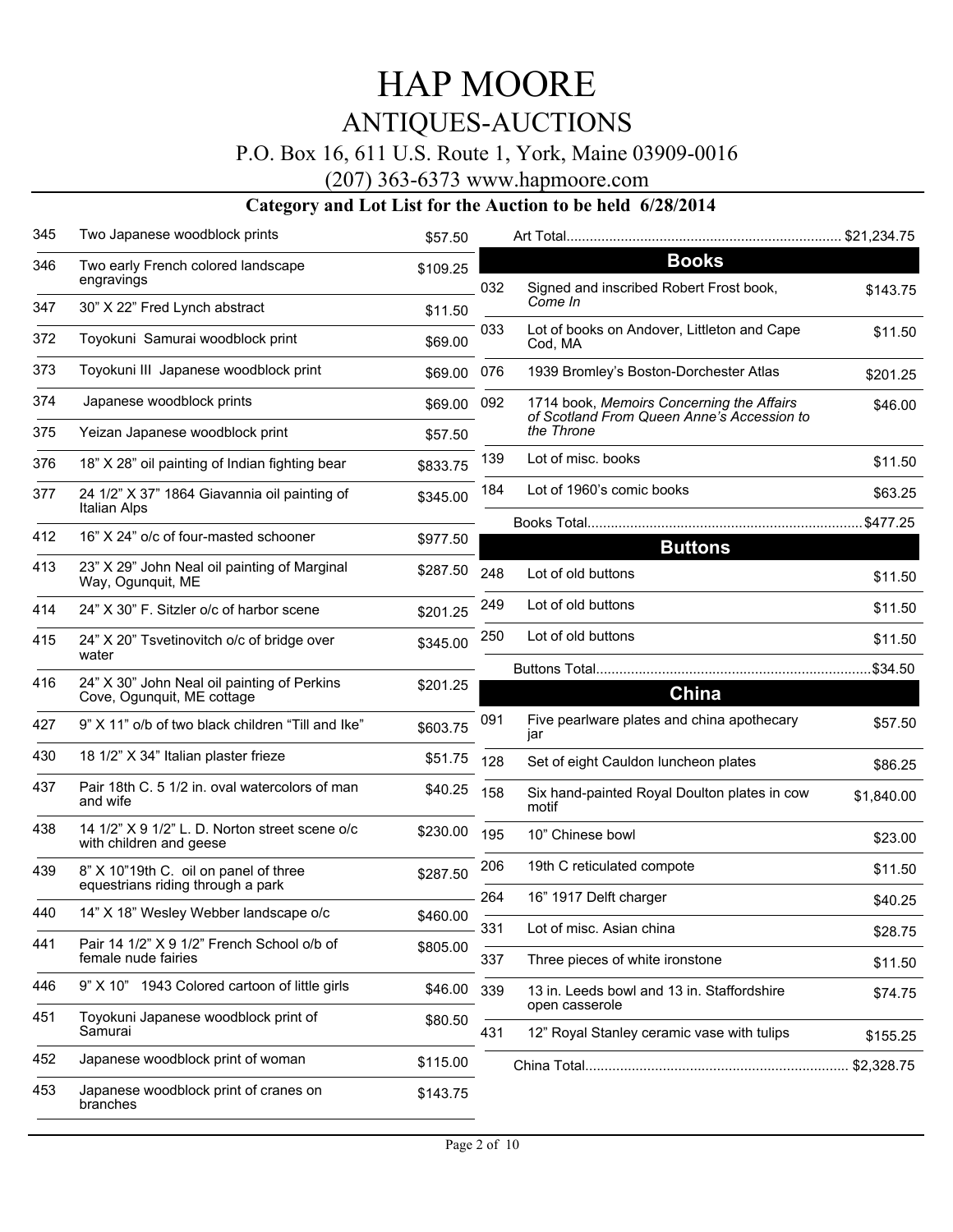### P.O. Box 16, 611 U.S. Route 1, York, Maine 03909-0016

(207) 363-6373 www.hapmoore.com

|     | <b>Clocks</b>                                                          |          |     |                                                              |            |
|-----|------------------------------------------------------------------------|----------|-----|--------------------------------------------------------------|------------|
| 061 | U.S. Gov't . Chelsea wall clock in composition<br>case                 | \$287.50 |     | <b>Firehouse</b>                                             |            |
| 062 | Brass-framed carriage clock                                            |          | 388 | Larkin fire nozzle                                           | \$86.25    |
| 063 |                                                                        | \$51.75  | 389 | Waltham Fire Dept., firehouse ephemera and<br>cast iron toys | \$11.50    |
|     | Wag-on-the-wall clock                                                  | \$28.75  | 400 | 32 in. oak-mounted Gamewell fire gong                        |            |
| 178 | Mission oak wall clock                                                 | \$28.75  |     |                                                              | \$2,990.00 |
| 203 | Kind & Son carriage clock                                              | \$86.25  | 401 | Gamewell call box and fire axe                               | \$172.50   |
| 224 | 19th c. wag-on-the-wall clock                                          | \$40.25  | 402 | Alfite and US fire extinguishers                             | \$28.75    |
| 450 | Mission tall clock                                                     | \$517.50 |     |                                                              |            |
|     |                                                                        |          |     | <b>Furniture</b>                                             |            |
|     | <b>Dolls</b>                                                           |          | 001 | Sheraton mahogany desk                                       | \$345.00   |
| 297 | Old white-painted 19th C. doll's chair                                 | \$28.75  | 002 | Turned foot pine blanket box                                 | \$51.75    |
|     |                                                                        | \$28.75  | 003 | Maple jelly cupboard                                         | \$373.75   |
|     | <b>Ephemera</b>                                                        |          | 004 | Blanket chest with drawer                                    | \$172.50   |
| 035 | Two 19th C. Boston area scrapbooks of<br>playbills                     | \$28.75  | 005 | Maple one drawer server                                      | \$126.50   |
| 065 | Packet of 13 20th C. Presidential letters and                          | \$11.50  | 006 | One drawer turned leg pine night stand                       | \$103.50   |
|     | cards                                                                  |          | 007 | One drawer turned leg pine night stand                       | \$74.75    |
| 113 | Framed Henry Strater poem to George Weare                              | \$57.50  | 008 | Two piece mahogany corner cupboard                           | \$115.00   |
| 263 | Framed lot of 1930 complimentary railroad<br>passes                    | \$86.25  | 009 | Drop-leaf two drawer night stand                             | \$115.00   |
| 349 | Lot of local ephemera and match book<br>collection                     | \$28.75  | 010 | Two drawer maple night stand                                 | \$126.50   |
| 350 | 1944 and 1960 RNC press medals and                                     | \$115.00 | 011 | One drawer tripod base stand                                 | \$57.50    |
|     | passes                                                                 |          | 012 | Two drawer tapered leg maple stand                           | \$161.00   |
| 351 | Nine 1940's and 1950's Visitor/member<br>passes to US House and Senate | \$11.50  | 013 | Upholstered stretcher-base bench                             | \$155.25   |
| 424 | Seymour/Blair 1868 presidential ribbon                                 | \$51.75  | 014 | 55" round 19th c. center table on brass castor<br>base       | \$431.25   |
| 425 | 1939 NY World's Fair Official Souvenir Book                            | \$11.50  | 015 | Set of five delicate 19th C dining chairs                    | \$258.75   |
| 469 | 1882 Mexican Tel. Co, stock cert.                                      | \$11.50  | 016 | Early 19th c. giltwood and gesso six light                   | \$258.75   |
|     |                                                                        | \$414.00 |     | girandole mirror                                             |            |
|     | <b>Ethnographic</b>                                                    |          | 018 | 19th C. marble-inset reeded leg table                        | \$74.75    |
| 328 | 9 1/2" Inuit sculpture of seated woman                                 | \$63.25  | 019 | C. 1900 giltwood corner chair                                | \$11.50    |
| 329 | 10 1/2" Inuit sculpture of kneeling man looking<br>skyward             | \$80.50  | 038 | Early 19th C. corner chair                                   | \$57.50    |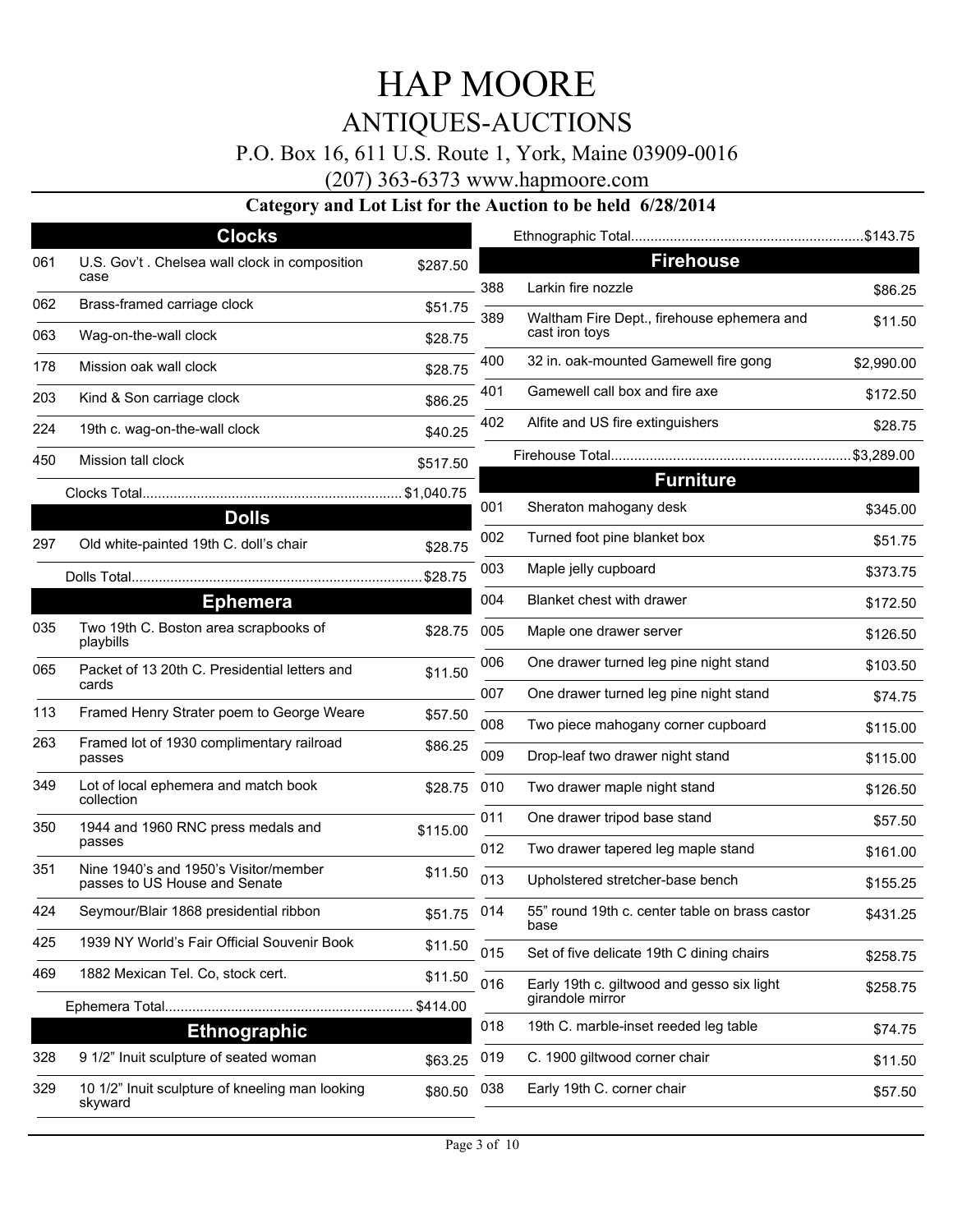### P.O. Box 16, 611 U.S. Route 1, York, Maine 03909-0016

(207) 363-6373 www.hapmoore.com

| 039 | Two through-drawer mahogany chest                    | \$201.25   | 162 | One drawer mahogany stand                                   | \$201.25   |
|-----|------------------------------------------------------|------------|-----|-------------------------------------------------------------|------------|
| 040 | Four drawer bracket base blanket chest               | \$460.00   | 183 | Mid-19th C. glazed top poplar corner<br>cupboard            | \$690.00   |
| 041 | 18th C sausage-turned ladderback side chair          | \$28.75    | 225 | 23" X 14" Chippendale mirror                                | \$230.00   |
| 043 | One drawer maple stand                               | \$40.25    | 227 | Four drawer maple chest on bracket base                     | \$632.50   |
| 046 | 6' 19th c. plne harvest table                        | \$575.00   | 228 | Two drawer pine drop leaf stand                             | \$74.75    |
| 047 | Set of six firehouse Windsor chairs                  | \$201.25   | 229 | 18th C old black corner chair                               | \$115.00   |
| 048 | Walnut two drawer stand                              | \$63.25    | 230 | Windsor fan-back armchair                                   | \$115.00   |
| 049 | Tapered leg cherry one drawer stand                  | \$51.75    | 231 | 19th C ladder-back armchair                                 | \$57.50    |
| 055 | Early 18th C. Queen Anne side chair                  | \$57.50    | 232 | Tapered leg one drawer maple drop leaf table                | \$57.50    |
| 056 | 86" paint-decorated public house bench               | \$258.75   | 276 | 75" Mission oak day bed                                     | \$172.50   |
| 081 | Fancy six-piece rattan set                           | \$6,440.00 | 277 | Pair of L. & J. G. Stickley #817 rocking                    | \$345.00   |
| 090 | 69" X 78" Inlaid oak Welsh dresser                   | \$1,265.00 |     | armchairs                                                   |            |
| 097 | Drop-leaf Empire mahogany claw foot table            | \$172.50   | 278 | J. M. Young mission oak rocking armchair                    | \$287.50   |
| 098 | 18th C. 32 X 28 in. oval pine splay-leg tea<br>table | \$747.50   | 279 | Fancy rattan armchair                                       | \$488.75   |
| 099 | Inlaid Federal mahogany card table with              |            | 280 | Tapered leg stand with carved drawer                        | \$143.75   |
|     | carved detail                                        | \$115.00   | 292 | 18th C. bow-back Windsor armchair with<br>carved hands      | \$172.50   |
| 100 | Dish-top Empire mahogany candlestand with<br>carving | \$201.25   | 293 | Cherry six drawer chest on bracket base                     | \$1,840.00 |
| 101 | Chippendale mirror                                   | \$172.50   | 294 | Maple six drawer chest on bracket base                      | \$460.00   |
| 114 | Spade foot c.1900 armchair                           | \$11.50    | 295 | 18th C. PA paint-decorated blanket chest on<br>bracket base | \$172.50   |
| 115 | Arts & Crafts incised and decorated storage<br>box   | \$57.50    | 296 | Two drawer pine blanket chest on bracket<br>base            | \$316.25   |
| 116 | Six drawer maple tall chest                          | \$402.50   | 298 | NH Queen Anne desk on frame                                 | \$2,070.00 |
| 117 | Four drawer early 19th c. birch chest                | \$517.50   | 352 | Wicker fernery and metallic urn                             | \$28.75    |
| 153 | Victorian walnut lock-side bureau                    | \$115.00   | 354 | Fancy marble-top brass plant stand                          | \$80.50    |
| 155 | French Creek, PA area post office cabinet            | \$345.00   | 355 | 35" X 27" marbelized frame mirror                           | \$28.75    |
| 157 | Tripod blue stool, inscribed "Nell"                  | \$149.50   | 356 | Stack of three nesting tables                               | \$57.50    |
| 159 | Hanging red cupboard                                 | \$402.50   | 357 | case of graduated storage drawers                           | \$258.75   |
| 160 | 19th c. green milking stool                          | \$97.75    | 358 | 19th C. vine-decorated side chair                           | \$28.75    |
| 161 | 18th C. canted green blanket box                     | \$316.25   | 367 | Fancy gilltwood Continental side chair                      | \$51.75    |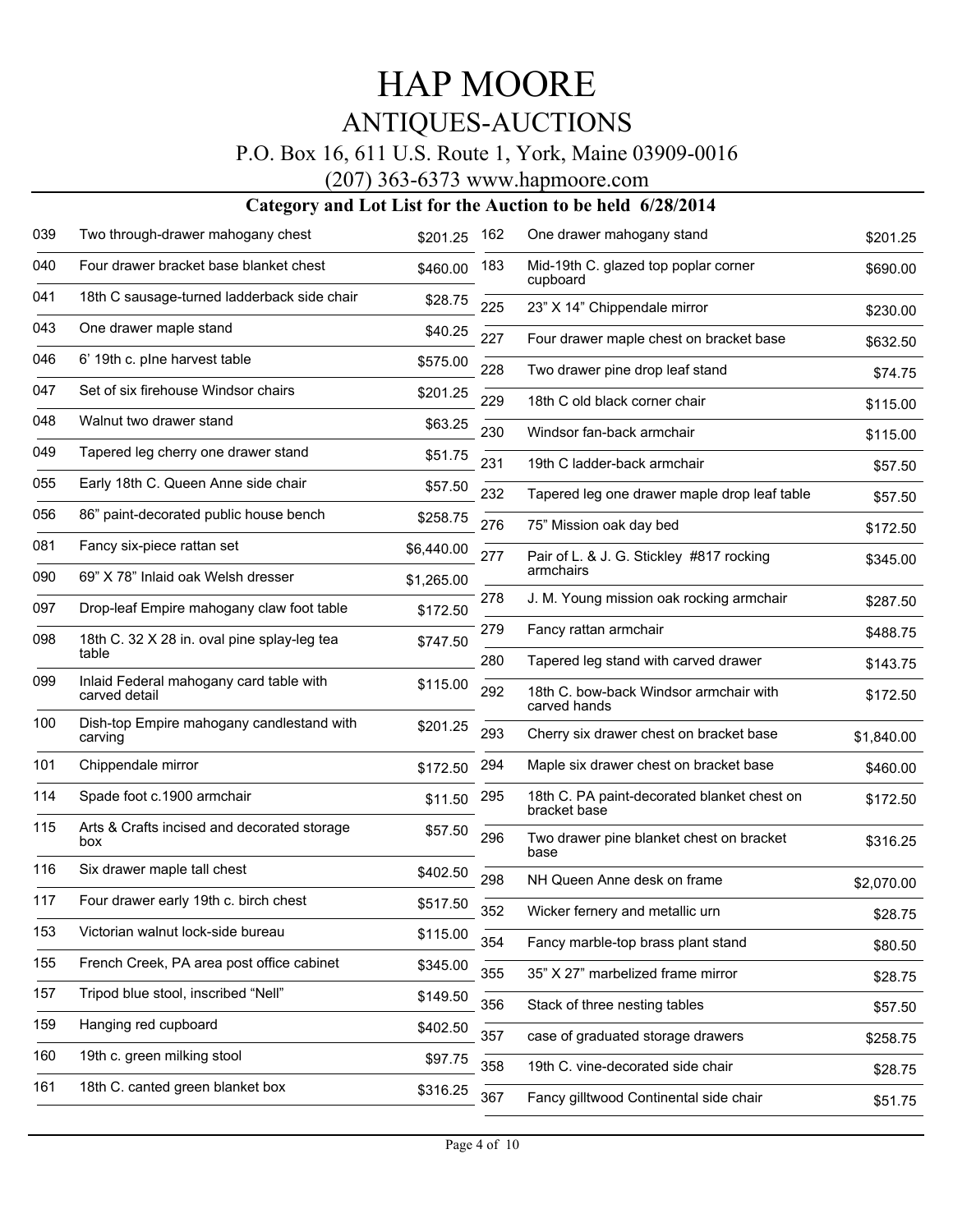### P.O. Box 16, 611 U.S. Route 1, York, Maine 03909-0016

(207) 363-6373 www.hapmoore.com

| 396 | Seven drawer spool chest                                     | \$230.00   | 087 | Maine Eider decoy                                    | \$408.25 |
|-----|--------------------------------------------------------------|------------|-----|------------------------------------------------------|----------|
| 403 | 36 in. early 19th C. cherry slant lid desk                   | \$460.00   | 088 | Turned head eider decoy                              | \$603.75 |
| 404 | Banister-back side chair                                     | \$316.25   | 089 | Old squaw Maine decoy                                | \$207.00 |
| 405 | Child's stretcher-based table                                | \$34.50    | 102 | 1808 Mary Staples sampler                            | \$80.50  |
| 406 | Flip-top, half-round mahogany occasional<br>table            | \$287.50   | 107 | Royal Doulton, Balloon Seller and The<br>Balloon Man | \$51.75  |
| 407 | Open top pine cupboard                                       | \$115.00   | 120 | Three piece lot of pewter                            | \$51.75  |
| 436 | Arts and Crafts liquor cabinet and book rack                 | \$201.25   | 121 | Federal brass andirons                               | \$172.50 |
| 445 | Fancy Victorian tripod towel stand                           | \$103.50   | 122 | Lot of Russian lacquer boxes                         | \$11.50  |
| 471 | Arts & Crafts hall seat                                      | \$201.25   | 131 | Cast iron indian head motif valve or tank<br>cover   | \$287.50 |
| 472 | Camphor wood storage box                                     | \$115.00   | 133 | Champleve covered jar                                | \$40.25  |
|     |                                                              |            | 135 | Cast iron Norco and another piggy bank               | \$63.25  |
| 022 | <b>General</b><br>Splint and birch bark fish basket, made in |            | 137 | 19th C. cutlery carrier                              | \$86.25  |
|     | 1947 by Old Town, ME Indian, Michilau                        | \$287.50   | 138 | 18th copper frying pan with wrought iron             | \$74.75  |
| 023 | 14" splint and metal-banded gathering basket                 | \$166.75   |     | handle                                               |          |
| 024 | 16 in. copper-nailed double tier center-handle<br>basket     | \$316.25   | 154 | Paint-decorated rocking horse                        | \$276.00 |
| 025 | 9", 6" and 2" center-handle buttocks baskets                 |            | 156 | Grain-painted document box                           | \$661.25 |
|     |                                                              | \$138.00   | 163 | Iron garden urn                                      | \$115.00 |
| 028 | 4" sailor-made macramé basket                                | \$333.50   | 168 | Hanging set of eight spice drawers                   | \$97.75  |
| 029 | 17" X 11" center-handle gathering basket                     | \$103.50   | 173 | Misc. lot metallic household items                   | \$28.75  |
| 030 | 11" X 7" covered center-handle basket                        | \$28.75    | 175 | Leather document box                                 | \$28.75  |
| 037 | Early 24 in. reticulated edge iron scenic tray               | \$28.75    | 176 | Three ME gathering baskets                           | \$299.00 |
| 044 | String of eight working bufflehead decoys                    | \$1,150.00 | 177 | Small telescope and binoculars                       | \$86.25  |
| 069 | 19" Round Penobscot hat box basket                           | \$287.50   | 179 | Lot of wooden lawn ornaments                         | \$5.75   |
| 070 | Rectangular 20" Penobscot basket                             | \$57.50    | 185 | Louise Armstrong 16" Esco sculpture                  | \$115.00 |
| 071 | Two Maine berry baskets                                      | \$51.75    | 198 | Sevres bureau box                                    | \$74.75  |
| 072 | Shaker 11" two-handled basket                                | \$126.50   | 200 | Lot of misc. old metal desk items                    | \$143.75 |
| 073 | Chippewa 21" double-handle lidded basket                     | \$230.00   | 201 | Lot of cloisonné containers                          | \$28.75  |
| 074 | 19th C. wooden German perpetual calendar                     | \$402.50   | 202 | Lot of misc. Asian ceramics                          | \$235.75 |
| 082 | 19th c. copper fireplace bucket                              | \$431.25   |     |                                                      |          |
|     |                                                              |            | 207 | 19th C carved Santo                                  | \$143.75 |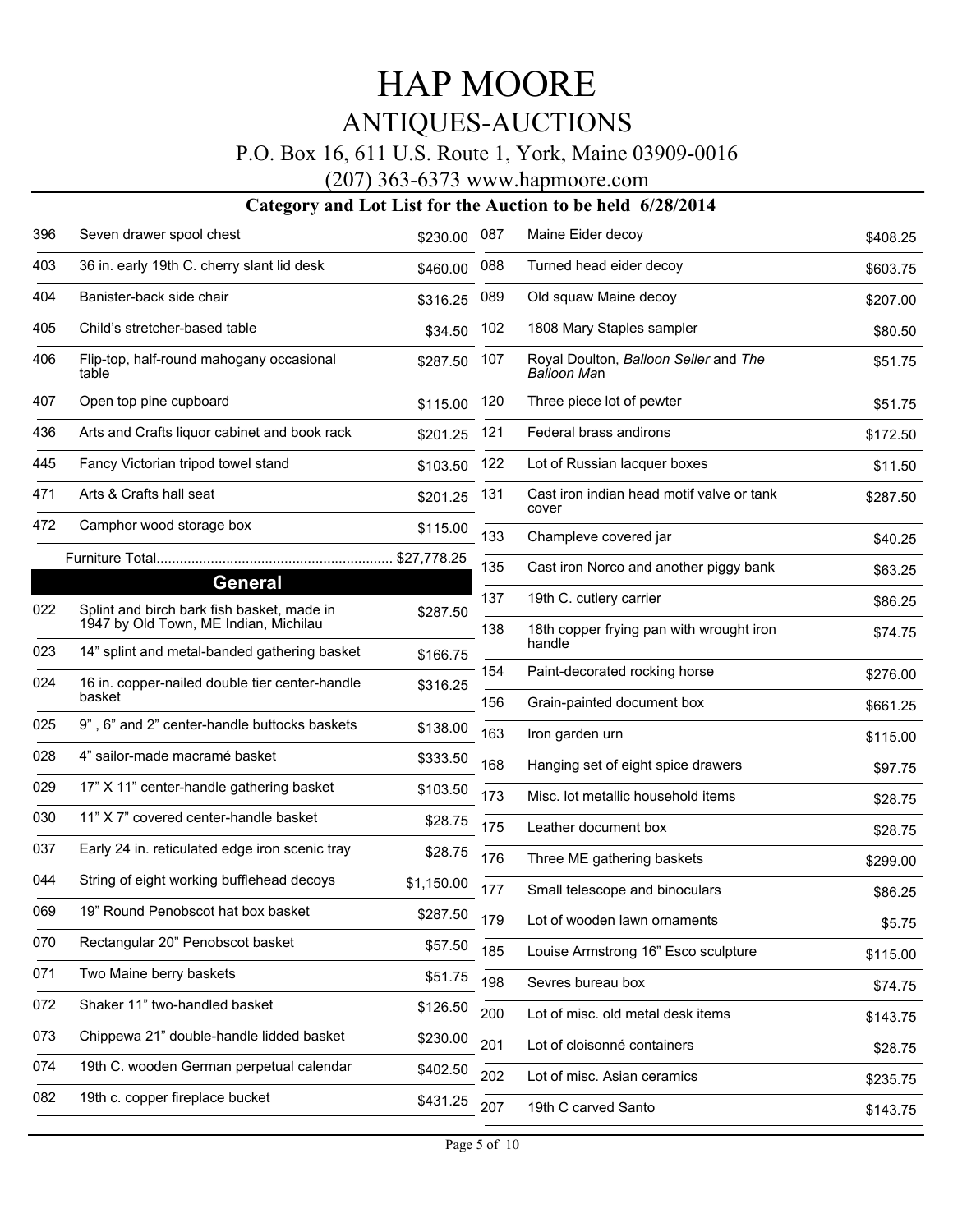### P.O. Box 16, 611 U.S. Route 1, York, Maine 03909-0016

(207) 363-6373 www.hapmoore.com

| 211 | Hubley recumbent cat doorstop                                                  | \$97.75  | 371        | Pair of Aesthetic Period brass andirons                                         | \$86.25             |
|-----|--------------------------------------------------------------------------------|----------|------------|---------------------------------------------------------------------------------|---------------------|
| 213 | Royal Doulton figurine, The Broken Lance                                       | \$40.25  | 390        | C5 3/4 in. cast iron standing policeman bank                                    | \$247.25            |
| 214 | Two Royal Doulton figurines Daffy Down<br>Dilly, Lady Charmian and 3" Toby mug | \$109.25 | 392        | Child's sleigh                                                                  | \$184.00            |
| 215 | 12 1/2" Lladro figurine depicting nuns in white                                | \$28.75  | 393        | Paint-decorated sewing box                                                      | \$74.75             |
|     | habits                                                                         |          | 397        | 19th C document box                                                             | \$11.50             |
| 216 | Four Lladro figurines                                                          | \$86.25  | 398        | Wooden Queen bee carrying box                                                   | \$132.25            |
| 244 | Dartmouth Intercollegiate Rowing Assn. sign                                    | \$218.50 | 418        | 24" Running horse weathervane with                                              | \$862.50            |
| 245 | 42" peg rack with carved sailboat                                              | \$11.50  |            | directionals                                                                    |                     |
| 273 | Christ's College March 1907 Commem.<br>sculling oar                            | \$57.50  | 422<br>432 | 1927 B&O Railroad Commemorative medal<br>Fox Terrier-form doorstop and bookends | \$51.75<br>\$184.00 |
| 274 | Pair of Croker sculling oars and another                                       | \$115.00 | 433        |                                                                                 |                     |
| 289 | Chinese Export chess set                                                       |          |            | W. R. Tallman bronze bookends with ducks                                        | \$172.50            |
|     |                                                                                | \$23.00  | 434        | 1925 Shriners and Stars bookends                                                | \$28.75             |
| 290 | F. Belloni, Shaftsbury, wall barometer                                         | \$230.00 | 435        | Arto Deco Chase brass and copper bookends<br>and another pair                   | \$92.00             |
| 324 | Lot of misc. holiday and other items                                           | \$28.75  | 443        | Pair of cast brass plaques of cows                                              | \$172.50            |
| 325 | 19th C. mahogany jewelry box and birdseye<br>maple mirror                      | \$40.25  | 448        | Maine wallpaper dome top box                                                    |                     |
| 326 | Lot of five N.E. and Penobscot splint baskets                                  | \$287.50 | 449        | Hanging three slot old red wall box                                             | \$28.75<br>\$97.75  |
| 330 | 9 1/2 in. bronze huntsman                                                      | \$28.75  | 461        | Beaded deer hide pouch                                                          | \$28.75             |
| 332 | 5 1/2" diam. Dome-top pantry box                                               | \$166.75 |            |                                                                                 | .\$13,932.25        |
| 336 | Boxed 20th C pair of religious icons                                           | \$28.75  |            | <b>Glass</b>                                                                    |                     |
| 342 | Featherweight sewing machine                                                   | \$189.75 | 169        | Pair of Federal blown decanters                                                 | \$201.25            |
| 343 | Pair of ornamental iron birds                                                  | \$28.75  | 171        | Lot of Victorian glass and small lamps                                          | \$230.00            |
| 344 | Cottage doorstop                                                               | \$28.75  | 205        | Two 19th c. blown colored glass vases                                           | \$120.75            |
| 353 | Set 19th C. brass fireplace tools                                              | \$11.50  | 268        | 6" L. C. Tiffany leaf-decorated Favrile glass<br>bowl                           | \$460.00            |
| 359 | Pair of 71" sculptural wire trellises                                          | \$258.75 | 286        | Cut glass three piece epergne                                                   | \$920.00            |
| 360 | 46" fancy two-piece Portland, ME. cast iron<br>gate                            | \$143.75 | 335        | Two pieces of unsigned art glass                                                | \$28.75             |
| 365 | Small lot of bureau accessories                                                | \$74.75  | 338        | Lot of Victorian and other glassware                                            | \$63.25             |
| 366 | Italian birdseye maple jewelry box                                             | \$115.00 | 394        | Blown green glass pitcher                                                       | \$40.25             |
| 368 | Pair of owl andirons                                                           | \$92.00  |            |                                                                                 | \$2,064.25          |
| 369 | Pair of cast iron nautical motif andirons                                      | \$316.25 |            |                                                                                 |                     |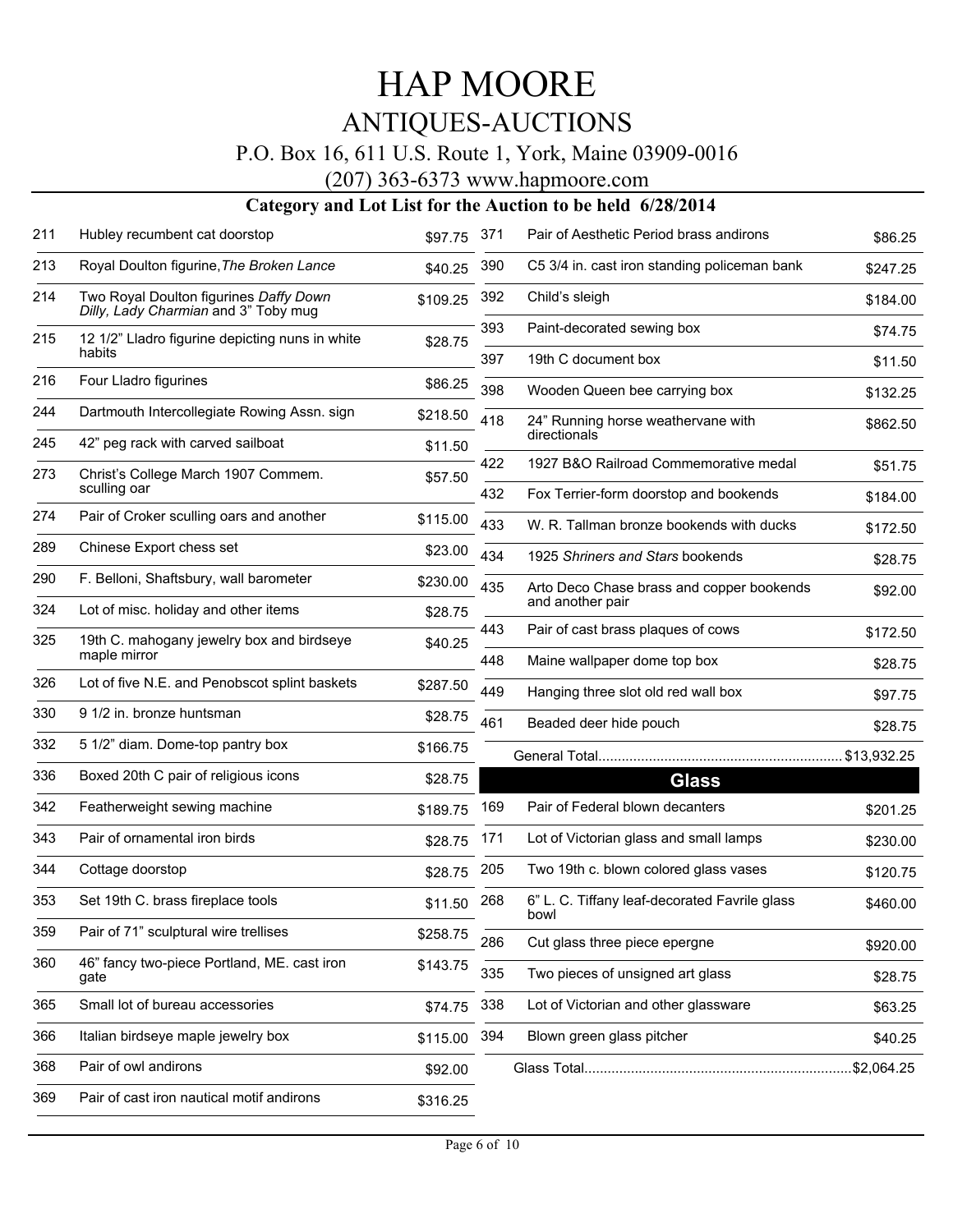### P.O. Box 16, 611 U.S. Route 1, York, Maine 03909-0016

#### (207) 363-6373 www.hapmoore.com

|     | <b>Jewelry</b>                                  |              | 322 | Lot of costume jewelry                       | \$270.25    |
|-----|-------------------------------------------------|--------------|-----|----------------------------------------------|-------------|
| 021 | 14k man's ring                                  | \$431.25     | 323 | Lot of sterling jewelry and sterling frame   | \$287.50    |
| 026 | Gold nugget                                     | \$391.00     | 361 | Lot of costume jewelry                       | \$345.00    |
| 060 | Five gold-filled and other pocket watches       | \$172.50     | 362 | Lot of brooches                              | \$448.50    |
| 124 | Small lot of 14k jewelry and thimbles           | \$517.50     | 363 | Lot of sterling jewelry                      | \$293.25    |
| 125 | Lot of 14k and 10k jewelry                      | \$977.50     | 364 | Lot of 14k, 10k and gold-filled jewelry      | \$862.50    |
| 126 | Lot of costume jewelry                          | \$86.25 419  |     | Lot of 14k and 10k Jewelry                   | \$1,178.75  |
| 130 | Small lot of gold, sterling and costume jewelry | \$488.75 447 |     | Fancy Victorian gold filled necklace with    | \$575.00    |
| 144 | 14k and 10k gold charm bracelet, sterling ring  | \$833.75     |     | pendant                                      |             |
|     | and pendant                                     |              | 454 | Lot of costume jewelry                       | \$51.75     |
| 165 | B & H piano oil lamp with frosted shade         | \$287.50 455 |     | Lot of 10k, sterling and gold filled jewelry | \$235.75    |
| 188 | 14k and 10k jewelry lot                         | \$747.50     | 456 | Silver necklace, bracelet and earring set    | \$115.00    |
| 234 | Lot of sterling jewelry                         | \$258.75 457 |     | silver necklace                              | \$120.75    |
| 235 | Lot of silver jewelry                           | \$230.00 459 |     | Lot of cameos and brooches                   | \$460.00    |
| 236 | Lot of gold filled jewelry                      | \$402.50     | 460 | Lady's platinum and diamond ring             | \$2,415.00  |
| 237 | Lot of 14k and other gold jewelry               | \$575.00 462 |     | 10k, 14k, 18k and sterling jewelry lot       | \$276.00    |
| 246 | Lot of costume jewelry                          | \$149.50 463 |     | Swarovski and other costume jewelry          | \$120.75    |
| 247 | Lot of costume jewelry                          | \$201.25 467 |     | Lot of misc. gold jewelry                    | \$460.00    |
| 299 | 14k white gold diamond circle pin               | \$920.00 468 |     | lot of sterling jewelry                      | \$253.00    |
| 300 | 14k white gold and diamond filigree pendant     | \$207.00     |     |                                              | \$19,009.50 |
| 301 | Man's 10k Gold and onyx ring                    | \$74.75      |     | Lighting                                     |             |
| 302 | 14k white gold filigree bracelet with three     | \$287.50     | 017 | Acanthus-mounted five=light brass chandelier | \$143.75    |
|     | diamonds                                        |              | 031 | Pair of early 19th C. painted tin sconces    | \$63.25     |
| 303 | 14k amethyst ring                               | \$172.50     | 034 | Pair of fancy electric wall sconces          | \$63.25     |
| 304 | 14k diamond ring                                | \$460.00     | 036 | Early iron bridge lamp                       | \$57.50     |
| 305 | 14k diamond ring                                | \$862.50     | 134 | Christopher Collins 1916 candle lantern      | \$28.75     |
| 306 | 14k blue topaz and diamond ring                 | \$86.25      | 140 | Pair electrified French nautical lamps       |             |
| 307 | 18k amethyst and pearl pin                      | \$86.25      | 164 | Victorian piano oil lamp with frosted glass  | \$172.50    |
| 308 | 10k diamond bar pin                             | \$115.00     | 166 | Rayo lamp and two green cased glass          | \$368.00    |
| 309 | 18k diamond, sapphire and pearl bar pin         | \$218.50     |     | shades                                       | \$63.25     |
|     |                                                 |              |     |                                              |             |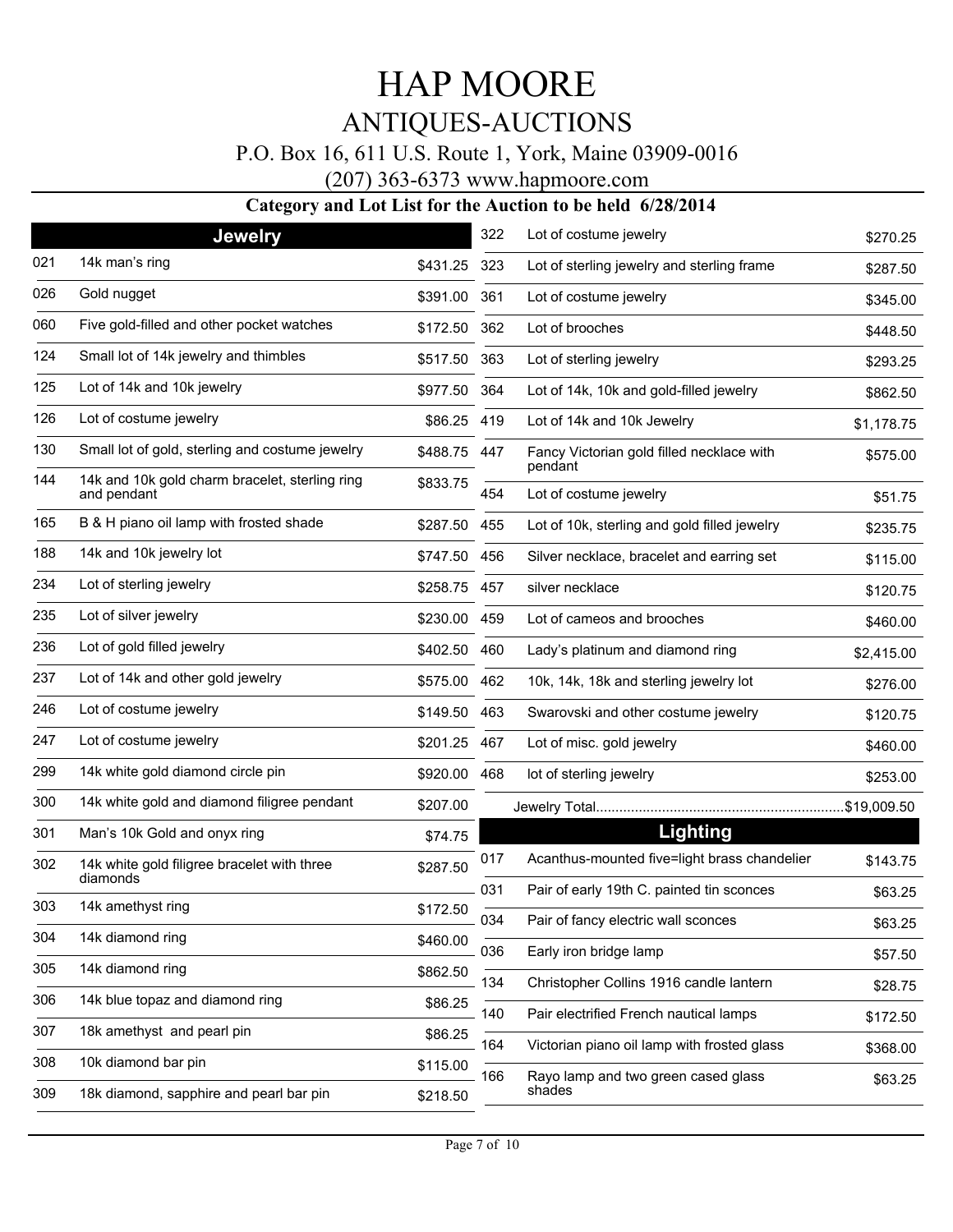### P.O. Box 16, 611 U.S. Route 1, York, Maine 03909-0016

(207) 363-6373 www.hapmoore.com

| 196 | Brass pushup candlestick lamp                          | \$161.00 | 284 | Four blue decorated crocks             | \$172.50 |
|-----|--------------------------------------------------------|----------|-----|----------------------------------------|----------|
| 208 | Pair of 14 in. 19th c brass candlesticks, now<br>lamps | \$28.75  | 333 | Lot of misc. household pottery         | \$92.00  |
| 265 | Pair of cast iron lamps, once architectural            | \$115.00 | 408 | Norton 2 gal. decorated jug            | \$109.25 |
|     | elements                                               |          | 411 | Set California matte green dishes      | \$57.50  |
| 266 | Cir. 1900 cast iron exterior light                     | \$23.00  | 470 | Three Scheier bowls                    | \$189.75 |
| 334 | Cranberry glass table lamp                             | \$40.25  |     |                                        |          |
| 391 | Early pierced tin lantern                              | \$51.75  |     | <b>Rugs</b>                            |          |
|     |                                                        |          | 042 | 9'8" X 8' Heriz rug                    | \$258.75 |
|     | <b>Military</b>                                        |          | 078 | 6'5" X 4'5" oriental scatter rug       | \$373.75 |
| 186 | Two military medals                                    | \$28.75  | 093 | 6'9" X 4'3" Navajo rug                 | \$143.75 |
| 420 | Lot of misc. medals                                    | \$28.75  | 094 | 7'9" X 3'6" Album hooked rug           | \$448.50 |
|     |                                                        |          | 095 | Three broken glass pattern hooked rugs | \$276.00 |
|     | <b>Musical</b>                                         |          | 096 | 6'10" X 2'5" geometric hooked rug      | \$276.00 |
| 059 | Violin and ten violin bows                             | \$109.25 | 151 | 13'5" X 8'3" Oriental rug              | \$747.50 |
| 150 | German C. 1900 cello and bow                           | \$833.75 | 152 | 10'9" X 8" Heriz rug                   | \$115.00 |
| 409 | Bacon four string banjo                                | \$103.50 | 180 | Two hooked rugs                        | \$63.25  |
|     |                                                        |          |     |                                        |          |
|     | <b>Photography</b>                                     |          | 181 | Two hooked rugs                        | \$86.25  |
| 064 | Tintype of young black man                             | \$86.25  | 182 | Three hooked rugs                      | \$63.25  |
| 109 | 18" X 14" Framed photo of Henry Card,<br>Ogunquit      | \$28.75  | 275 | 4' 10" X 3' 10" Hamadan rug            | \$373.75 |
|     |                                                        |          | 291 | 7' X 17' oriental rug                  | \$575.00 |
|     | <b>Postcards</b>                                       |          | 321 | 3'7" X 3' Turkish scatter rug          | \$115.00 |
| 123 | Small lot of postcards                                 | \$11.50  | 348 | Floral hooked rug                      | \$224.25 |
|     |                                                        | .\$11.50 | 379 | 4'6" X 3'7" Prayer rug                 | \$201.25 |
|     | <b>Pottery</b>                                         |          | 380 | 5'8" X 4'3" Caucasian rug              | \$977.50 |
| 077 | Chinese pottery covered jar                            | \$34.50  | 381 | 6'7" X 3'6" Oriental rug               | \$172.50 |
| 106 | Four Scheier cups and another pottery piece            | \$57.50  | 382 | 8' X 3'5" Oriental rug                 | \$115.00 |
| 167 | Lot of spongeware custard cups                         | \$143.75 | 383 | 4'10" X 2'7" Oriental scatter rug      | \$115.00 |
| 172 | Large pottery vase and planter                         | \$28.75  | 384 | 6'2" X 3'6" Oriental rug               | \$373.75 |
| 199 | Asian and Delft pottery                                | \$201.25 | 385 | 3'11" X 2'2" Oriental scatter rug      | \$57.50  |
|     |                                                        |          |     |                                        |          |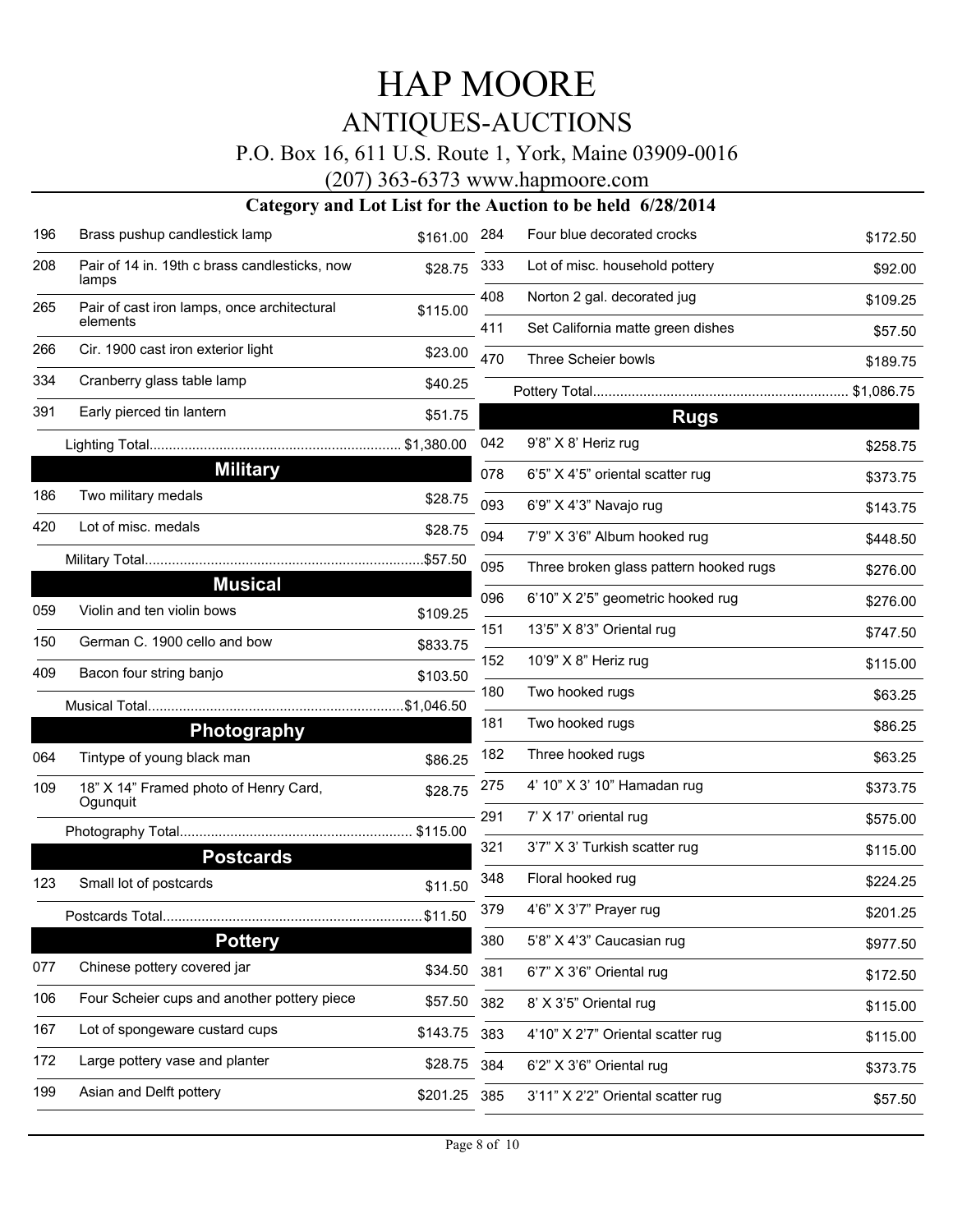### P.O. Box 16, 611 U.S. Route 1, York, Maine 03909-0016

(207) 363-6373 www.hapmoore.com

| 386 | 4'6" X 3'1" Caucasian scatter rug                         | \$690.00       | 316 | Lot of misc. sterling flatware                                | \$747.50   |
|-----|-----------------------------------------------------------|----------------|-----|---------------------------------------------------------------|------------|
| 421 | 6'10" X 3'6" Oriental rug                                 | \$460.00       | 317 | Set of Towle sterling flatware                                | \$1,265.00 |
| 464 | Hooked rug                                                | \$74.75        | 318 | Reticulated silver-plated gallery tray                        | \$143.75   |
|     |                                                           |                | 319 | Large lot of silver-plated flatware and<br>tableware          | \$63.25    |
| 020 | <b>Silver</b><br>Lot of four sterling smoking pieces      | \$103.50       | 429 | Sterling bureau box with repousse genre<br>scenes             | \$57.50    |
| 052 | Lot of sterling and coin flatware                         | \$115.00       | 466 | Set of Easterly sterling flatware and cream<br>and sugar bowl | \$1,380.00 |
| 053 | Set of Heirloom sterling flatware                         | \$1,069.50     |     |                                                               |            |
| 054 | Misc. lot of silver-plated flatware                       | \$11.50        |     | <b>Sports</b>                                                 |            |
| 066 | Set of Austrian silver flatware                           | \$115.00       | 083 | 27" Mounted fish                                              | \$51.75    |
| 067 | Set of Austrian silver flatware                           | \$1,265.00     | 084 | 18" Mounted fish                                              | \$23.00    |
| 068 | Small lot of sterling and silver-plated utensils          | \$115.00       | 085 | 33" Mounted fish                                              | \$74.75    |
| 075 | 19th c. sterling-wrapped spirits bottle                   | \$28.75        | 086 | 22" Stuffed fish                                              | \$34.50    |
| 079 | Lot of sterling flatware                                  | \$1,725.00     |     |                                                               |            |
| 080 | Lot of sterling tableware                                 | \$86.25        |     | <b>Textiles &amp; Clothing</b>                                |            |
| 108 | 1921 7th Cavalry sterling presentation pitcher            | \$316.25       | 050 | Small lot of children's vintage clothing                      | \$11.50    |
| 143 | Lot of Tiffany sterling flatware and tea strainer         | \$373.75       | 105 | Three paisley shawls                                          | \$28.75    |
| 145 | Lot of misc. sterling flatware                            | \$103.50       | 119 | Crown of thorns quilt                                         | \$115.00   |
| 189 | Lot of 19 sterling spoons                                 | \$115.00       | 204 | Two 18th C. framed embroidery pieces                          | \$51.75    |
| 192 | Lot of misc.sterling silver                               | \$230.00       | 220 | C. 1800 needlework of two children in<br>landscape            | \$172.50   |
| 193 | Lot of misc. silver plated flatware                       | \$11.50        | 340 | Lot of Asian silk clothes                                     | \$833.75   |
| 194 | Set of Royal Crest sterling flatware                      | \$1,437.50 341 |     | Lot of white clothing and textiles                            | \$51.75    |
| 285 | W.&S.B. silver plated fox-mounted dish                    | \$28.75        | 378 | 25 1/2" X 32 1/2" European tapestry                           | \$34.50    |
| 310 | Lot of weighted sterling candlesticks                     | \$115.00 410   |     | Linen lot                                                     | \$28.75    |
| 311 | Sterling reticulated compote                              | \$431.25 442   |     | 68" Egyptian Revival figural hanging textile                  | \$40.25    |
| 312 | Sterling-rimmed tray and three sterling bowls             | \$655.50 444   |     | 17" X 22" Embroidered Home is Where the                       | \$63.25    |
| 313 | Lot of sterling serving utensils                          | \$460.00       |     | Heart Is motto                                                |            |
| 314 | Lot of silver-plated candelabras                          | \$51.75        |     |                                                               |            |
| 315 | Lot of sterling and coin silver flatware and<br>tableware | \$517.50       |     |                                                               |            |